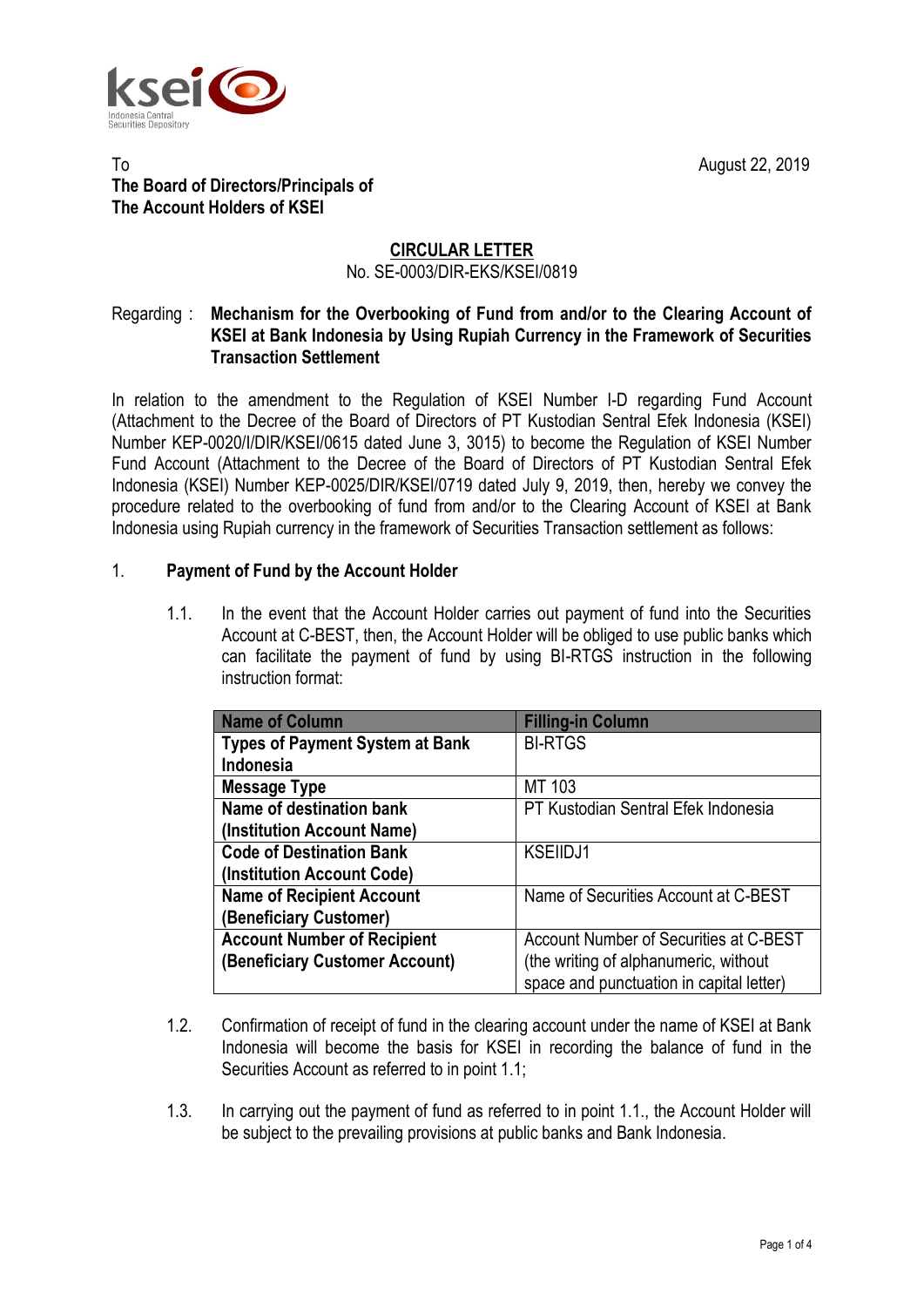

## 2. **Withdrawal of Fund by Account Holder**

In the event that the Account Holder carries out the withdrawal of fund from the Securities Account at C-BEST, then, the withdrawal of fund aforesaid will be carried out with the following mechanism:

- 2.1. The Account Holder will be obliged to carry out the registration of bank account number for the purpose of withdrawal (Beneficiary Account) at C-BEST with the mechanism as stipulated in point 3 of this Circular Letter.
- 2.2. The Account Holder delivers instruction for the withdrawal of fund through C-BEST by designating the Beneficiary Account number which has been registered at C-BEST.
- 2.3. KSEI executes the instruction for the withdrawal of fund as referred to in point 2.2., to the extent the instruction is delivered in accordance with the deadline stipulated by KSEI and fulfill other requirements stipulated in the procedure of KSEI.
- 2.4. In carrying out the withdrawal of fund as referred to in this provision, KSEI and the Account Holder will be subject to the prevailing provisions at public banks and Bank Indonesia.

#### 3. **Administration of Beneficiary Account by the Account Holder**

The Account Holder will be obliged to register the Beneficiary Account at C-BEST for the purpose of withdrawal of fund at C-BEST with the following mechanism:

- 3.1. The Account Holder registers the Beneficiary Account directly through the Participant Management – Beneficiaries menu.
- 3.2. In the event that the Account Holder utilize the special services from one of the Payment Banks who constitute public banks and is required by the relevant Payment Bank to register the Beneficiary Account, then, the provisions on the administration of Beneficiary Account are as following:
	- 3.2.1. Registration of Beneficiary Account is carried out with the following mechanism:
		- a. The Account Holder will be obliged to submit written notification to KSEI by using a letter the format of which is as referred to in the Attachment I to this Circular Letter.
		- b. The Account Holder and the Payment Bank grant authority to KSEI to register the Beneficiary Account in accordance with the letter as referred to in the Attachment I to this Circular Letter.
		- c. The Account Holder may register more than one Beneficiary Account at the same Payment Bank, to the extent to be used in accordance with the discretion of KSFI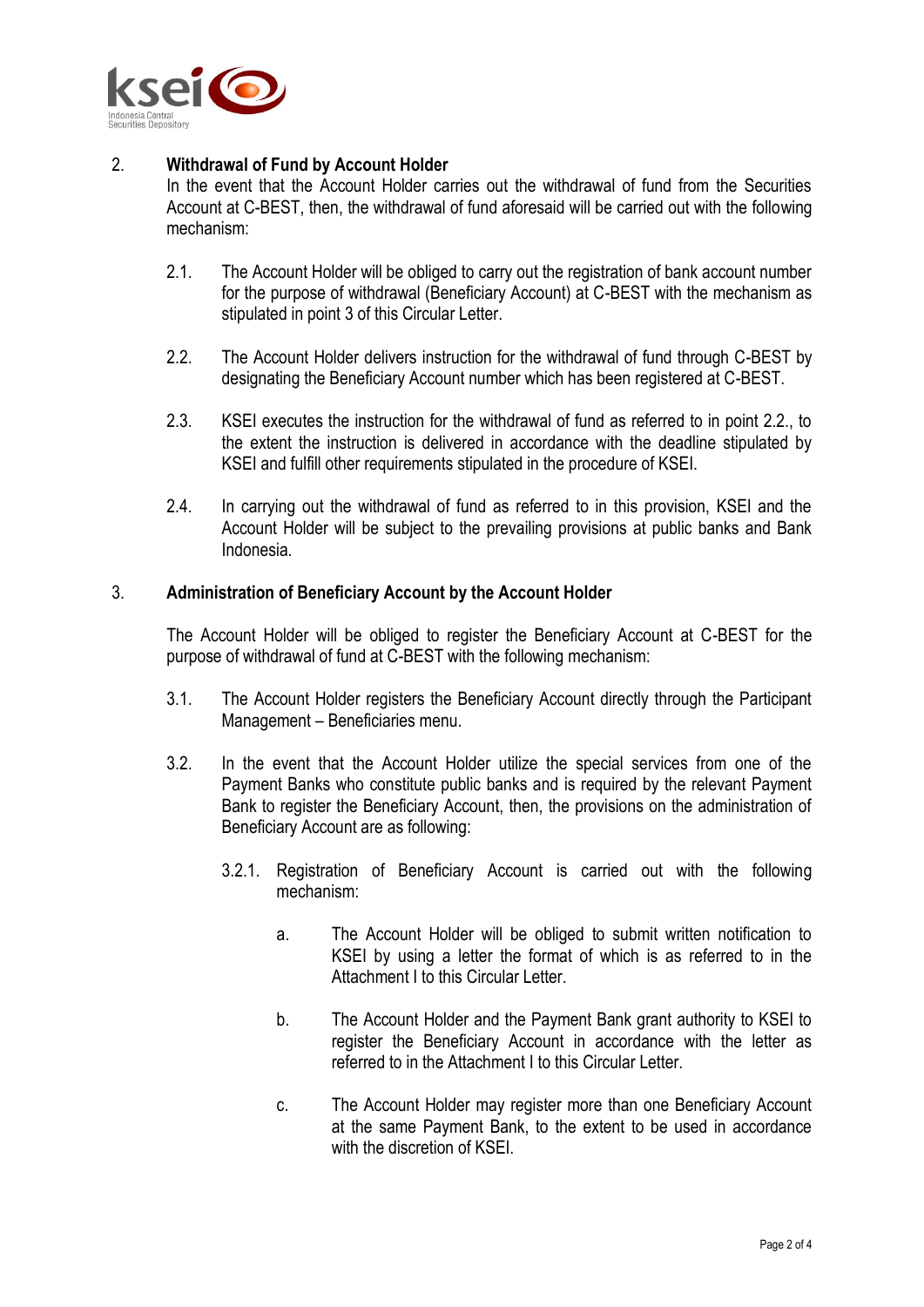

- 3.2.2. The deletion and replacement of Beneficiary Account is carried out with the following mechanism:
	- a. The deletion of Beneficiary Account must be carried out if the Account Holder wishes to replace the special services of a Payment Bank which is different from the previous Payment Bank, by using a letter the format of which is as referred to in the Attachment II to this Circular Letter. And then, the Account Holder will be obliged to carry out the registration of Beneficiary Account as referred to in point 3.2.1. letter a (Attachment I).
	- b. For the replacement of Beneficiary Account at the same Payment Bank, the Account Holder delivers written notification to KSEI by using a letter the format of which is as referred to in the Attachments I and II to this Circular Letter.
	- c. The Account Holder and the Payment Bank grant authority to KSEI to delete or replace Beneficiary Account in accordance with the letter as referred to in the Attachment I and the Attachment II to this Circular Letter.
- 3.2.3. The application for the registration, deletion or replacement of Beneficiary Account received by KSEI on Working Day before 15.00 WIB will be executed by KSEI on the same Working Day.
- 3.2.4. In the event that the application as referred to in point 3.2.3. is received by KSEI on Working Day after 15.00 WIB, then, it will be executed by KSEI on the subsequent Working Day.
- 3.3. In the event that the Account Holder has no longer use the special services from one of the Payment Banks who constitutes a public bank, then, the Account Holder delivers written notification to KSEI by using a letter the format of which is as attached (Attachment III).
- 3.4. The Account Holder will be responsible for any information delivered to KSEI which is related to the registration, deletion, and replacement of Beneficiary Account, as well as the cessation over the utilization of special services of the Payment Bank as referred to in this point 3.
- 4. The payment and withdrawal of fund in the framework of Securities Transaction settlement must fulfill the provisions as referred to in this Circular Letter and the procedure stipulated by KSEI.
- 5. With the effective application of this Circular Letter, then:
	- 5.1. Circular Letter of KSEI Number SE-0002/DIR-EKS/KSEI/0615 dated June 15, 2015, regarding the Types of Currencies and the Technical Utilization of BI-RTGS System and Payment Bank is revoked and declared of being no longer valid;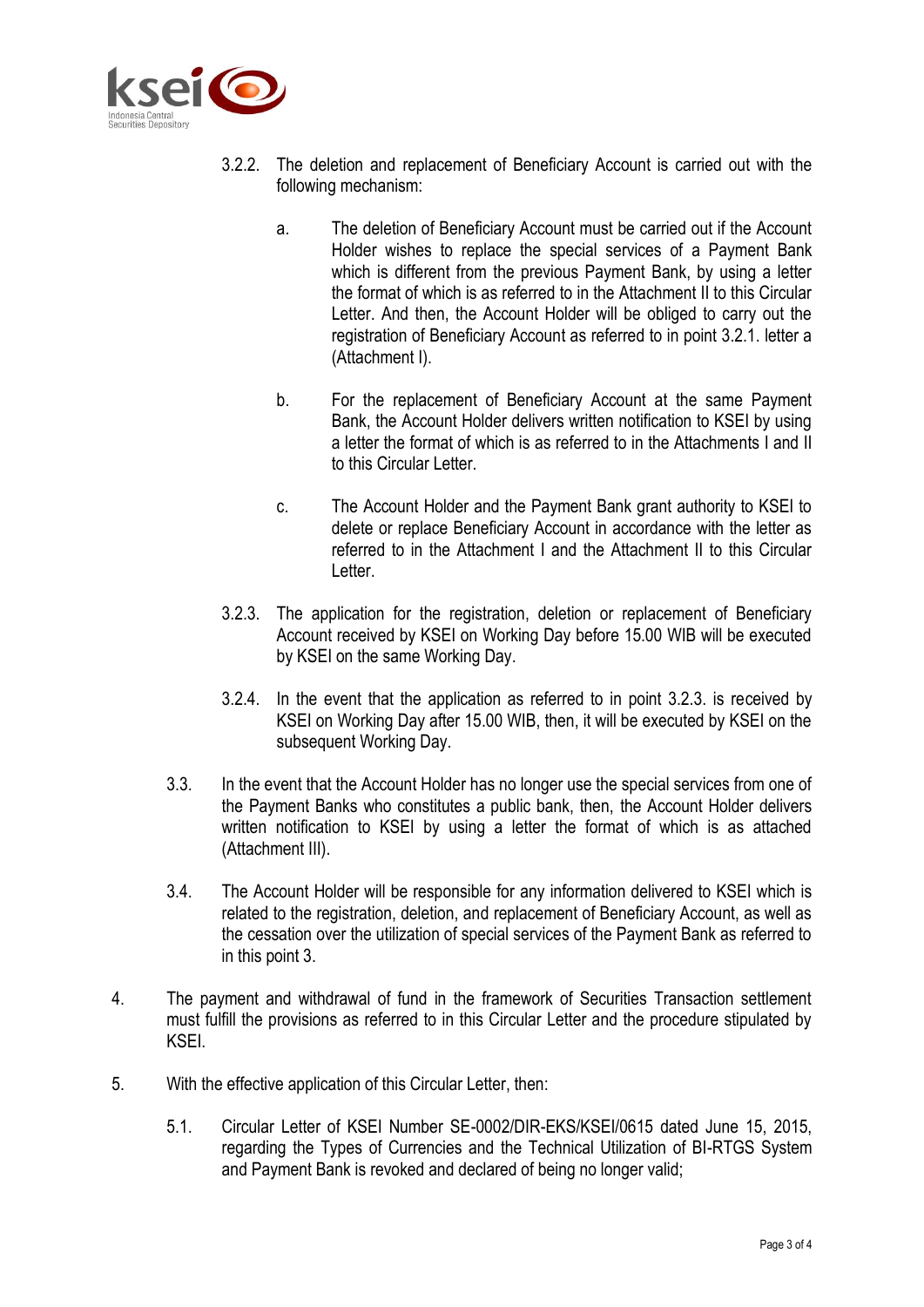

- 5.2. Circular Letter of KSEI Number SE-0003/DIR-EKS/KSEI/1115 dated November 13, 2015, regarding the Handling of Emergency Condition in the Securities Transaction Settlement at PT Kustodian Sentral Efek Indonesia (KSEI) related to the Disruption to BI-RTGS System and BI-SSSS Generation 2 is revoked and declared of being no longer valid; and
- 5.3. Circular Letter of KSEI Number SE-0001/DIR-EKS/KSEI/0316 dated March 8, 2016, regarding the Settlement of Fund over Transaction of State-Owned Securities (SBN) for an Account Holder who does not Constitute Custodian Bank, is revoked and declared of being no longer valid.
- 6. This Circular Letter will be effective starting as of August 22, 2019.

Thus therefore, we convey the above. Thank you for your attention.

Regards,

#### **PT Kustodian Sentral Efek Indonesia**

| Uriep Budhi Prasetyo      | <b>Syafruddin</b> |
|---------------------------|-------------------|
| <b>President Director</b> | Director          |

Copies sent to:

1. The Chief Executive Officer of the Capital Market Supervisor of the Financial Services Authority (OJK);

**Supranoto Prajogo**

**Director** 

- 2. The Deputy Commissioner of the Capital Market Supervisor II of OJK;
- 3. The Head of Department of the Capital Market Supervisor IIA of OJK;
- 4. The Executive Director of the Department of Payment System Administration of Bank Indonesia;
- 5. The Director of Transactions and Securities Institutions of OJK;
- 6. The Director of Capital Market Regulatory of OJK;
- 7. The Director of Securities Transaction Supervisory of OJK;
- 8. The Board of Directors of PT Bursa Efek Indonesia;
- 9. The Board of Directors of PT Kliring Penjaminan Efek Indonesia;
- 10. The Association of Indonesian Securities Companies;
- 11. The Indonesian Custodian Banks Association;
- 12. The Indonesian Issuers Association;
- 13. The Payment Banks of KSEI;
- 14. The Board of Commissioners of KSEI.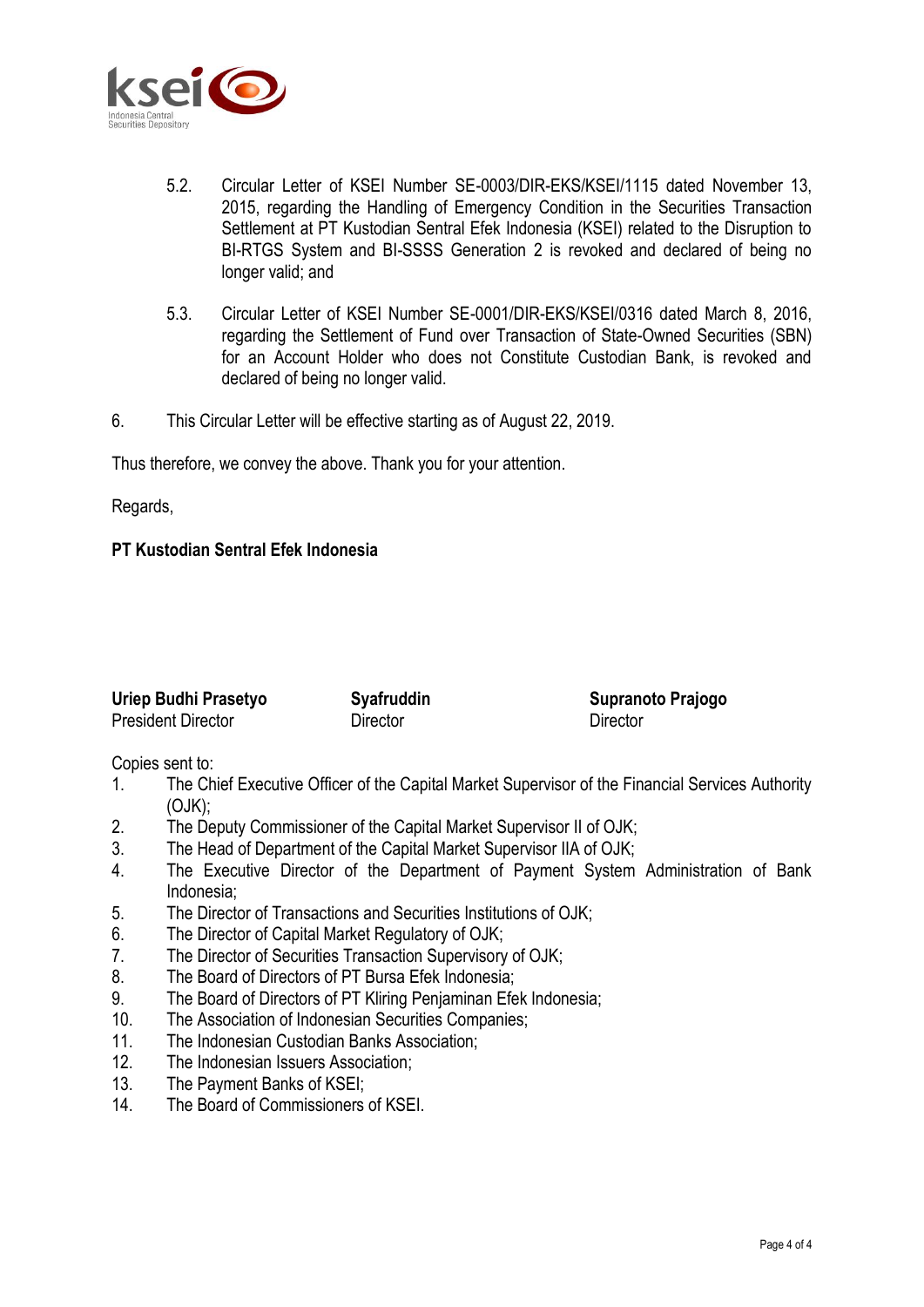## **IDR**

| No.        | $\therefore$ [No. of Letter]                            | Jakarta, (dd-mm-yyyy) |
|------------|---------------------------------------------------------|-----------------------|
| Regarding: | Instruction for the Registration of Beneficiary Account |                       |
|            | of Rupiah Currency (IDR)                                |                       |

To

## **The Head of Custodian Services Division**

PT Kustodian Sentral Efek Indonesia In place of seating

Dear Sir/Madam,

In relation to the needs for the overbooking of fund in the framework of Securities Transaction settlement, then, we ask KSEI to carry out the **Registration** of Beneficiary Account **for Rupiah currency (IDR)** at C-BEST with the following information:

| Name of Securities Company            |   | [Name of Securities Company]                                     |  |  |
|---------------------------------------|---|------------------------------------------------------------------|--|--|
| Code of Securities Company            |   | [Code of Securities Company]                                     |  |  |
|                                       |   | <b>Bank Central Asia</b><br>$\circ$                              |  |  |
|                                       |   | Bank CIMB Niaga<br>$\circ$                                       |  |  |
|                                       |   | Bank KEB Hana Indonesia<br>$\circ$                               |  |  |
|                                       |   | <b>Bank Mandiri</b><br>$\circ$                                   |  |  |
| Name of Bank*                         |   | Bank Negara Indonesia<br>$\circ$                                 |  |  |
|                                       |   | <b>Bank Panin</b><br>$\circ$                                     |  |  |
|                                       |   | <b>Bank Permata</b><br>$\circ$                                   |  |  |
|                                       |   | Bank Rakyat Indonesia<br>$\circ$                                 |  |  |
|                                       |   | <b>Bank Sinarmas</b><br>$\circ$                                  |  |  |
| Name of Branch of Bank                |   | [Branch of Bank]                                                 |  |  |
| <b>BIC Code</b>                       |   | [BI Code for Bank]                                               |  |  |
| Bank Account No.                      |   | [Account No. at Bank]                                            |  |  |
| Name of Bank Account                  |   | [Name of Account at Bank]                                        |  |  |
| <b>Effective Date of Registration</b> | ÷ | [dd-mm-yyyy] (Date on which KSEI carries out the registration of |  |  |
|                                       |   | <b>Beneficiary Accountl</b>                                      |  |  |

\*) Pick one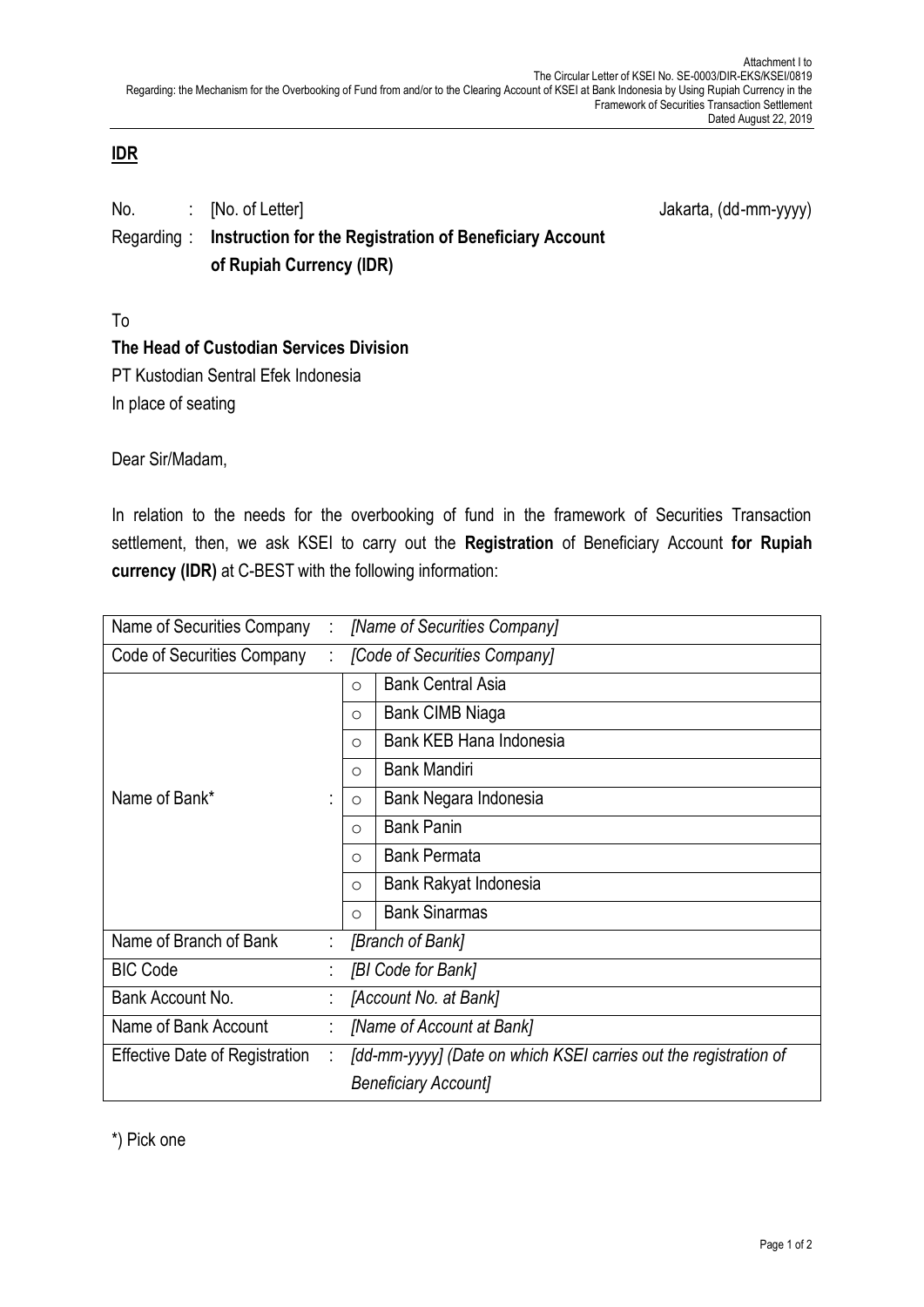Matters related to the utilization of Beneficiary Account aforesaid will become the liability of the Securities Company and/or the Payment Bank in accordance with their authorities.

Thus therefore, we convey this application, thank you for your attention.

Regards,

*[Name of Securities Company]*

*[Name of Bank]*

Signature and company seal

Signature and company seal

*[Name of the Authorized Official of the Securities Company]*

*[Name of the Authorized Official of the Bank]*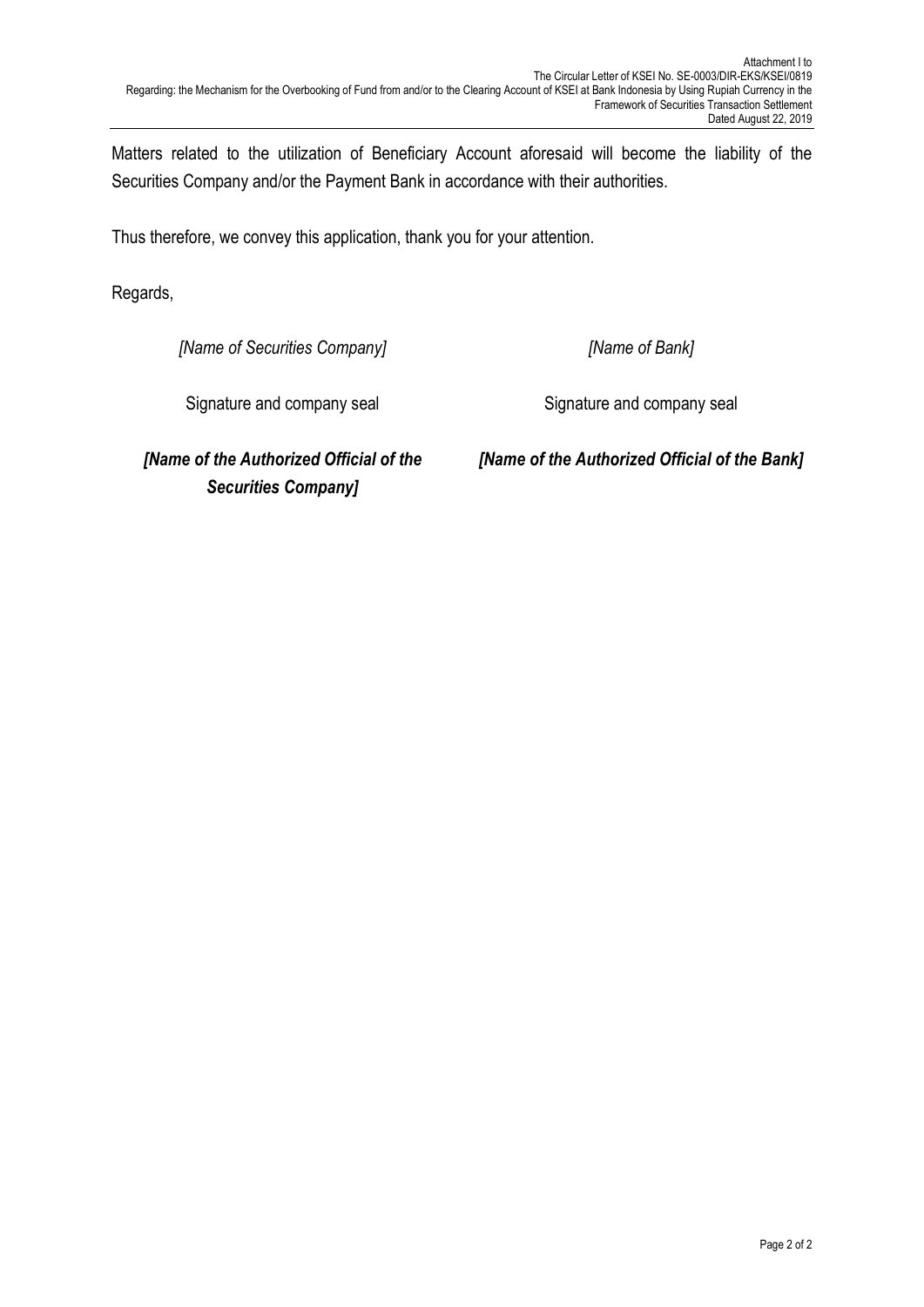## **IDR**

| No.        | <b>COLLEGE</b> | [No. of Letter]                                     | Jakarta, (dd-mm-yyyy) |
|------------|----------------|-----------------------------------------------------|-----------------------|
| Regarding: |                | Instruction for the Deletion of Beneficiary Account |                       |
|            |                | of Rupiah Currency (IDR)                            |                       |

To

# **The Head of Custodian Services Division**

PT Kustodian Sentral Efek Indonesia In place of seating

Dear Sir/Madam,

In relation to the Securities Transaction settlement process, hereby we deliver instruction to KSEI to carry out the **Deletion** of Beneficiary Account **for Rupiah currency (IDR)** with the following information:

| [Name of Securities Company]<br>Name of Securities Company |  |                                                              |  |  |
|------------------------------------------------------------|--|--------------------------------------------------------------|--|--|
| Code of Securities Company                                 |  | [Code of Securities Company]                                 |  |  |
|                                                            |  | <b>Bank Central Asia</b><br>$\circ$                          |  |  |
|                                                            |  | Bank CIMB Niaga<br>$\circ$                                   |  |  |
|                                                            |  | Bank KEB Hana Indonesia<br>$\circ$                           |  |  |
|                                                            |  | <b>Bank Mandiri</b><br>$\circ$                               |  |  |
| Name of Bank*                                              |  | Bank Negara Indonesia<br>$\circ$                             |  |  |
|                                                            |  | <b>Bank Panin</b><br>$\circ$                                 |  |  |
|                                                            |  | <b>Bank Permata</b><br>$\bigcirc$                            |  |  |
|                                                            |  | Bank Rakyat Indonesia<br>$\circ$                             |  |  |
|                                                            |  | <b>Bank Sinarmas</b><br>$\circ$                              |  |  |
| Name of Branch of Bank                                     |  | [Branch of Bank]                                             |  |  |
| <b>BIC Code</b>                                            |  | [BI Code for Bank]                                           |  |  |
| Bank Account No.                                           |  | [Account No. at Bank]                                        |  |  |
| Name of Bank Account                                       |  | [Name of Account at Bank]                                    |  |  |
| <b>Effective Date of Deletion</b>                          |  | [dd-mm-yyyy] (Date on which KSEI carries out the Deletion of |  |  |
|                                                            |  | <b>Beneficiary Accountl</b>                                  |  |  |

\*) Pick one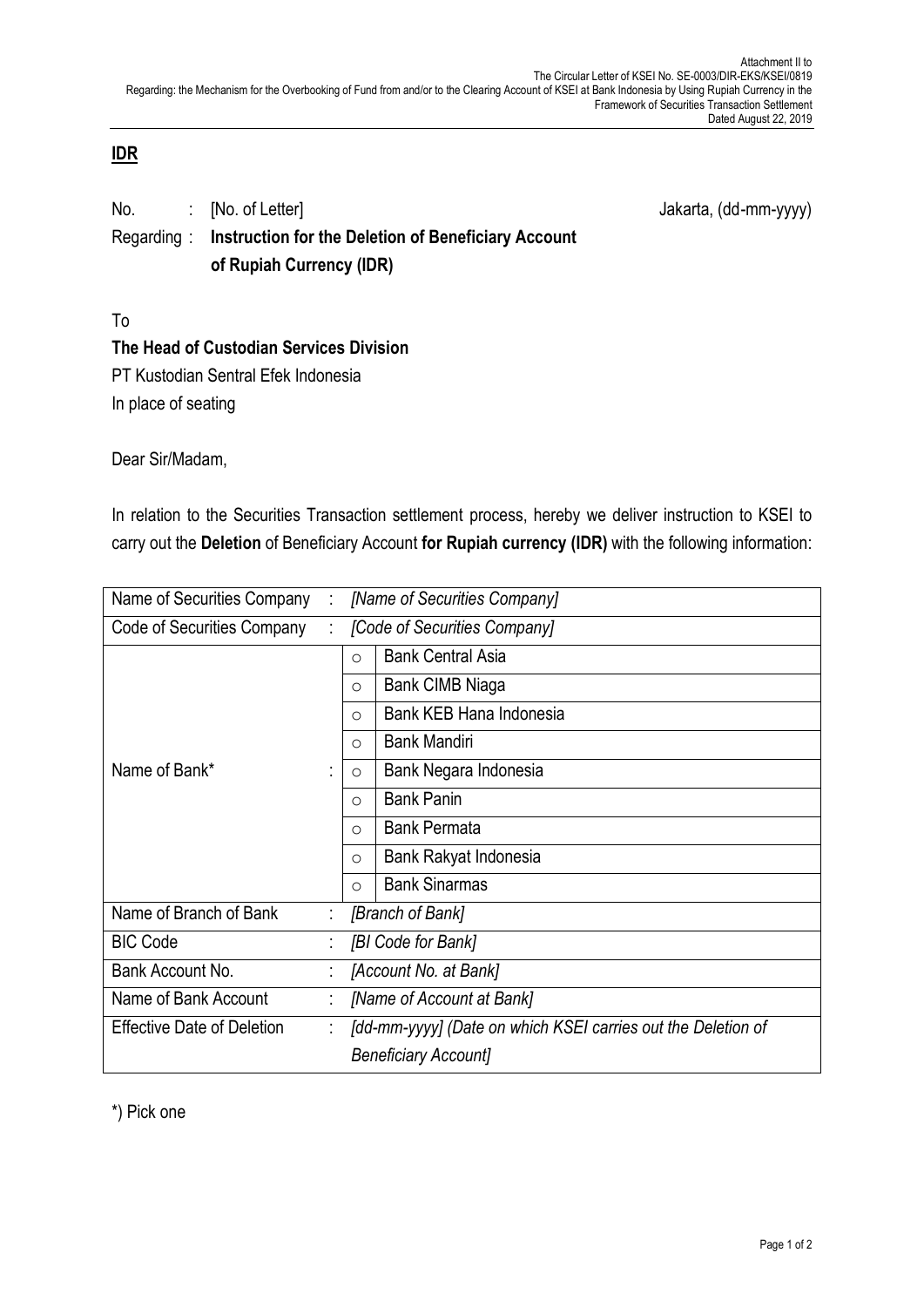Hereby we also deliver the *copy* of form for the previous registration of Beneficiary Account aforesaid. Whereas matters related to the **deletion** of Beneficiary Account aforesaid will become the liability of the Securities Company and/or the Payment Bank in accordance with their authorities.

Thus therefore, we convey this application, thank you for your attention.

Regards,

*[Name of Securities Company]*

*[Name of Bank]*

Signature and company seal

Signature and company seal

*[Name of the Authorized Official of the Securities Company]*

*[Name of the Authorized Official of the Bank]*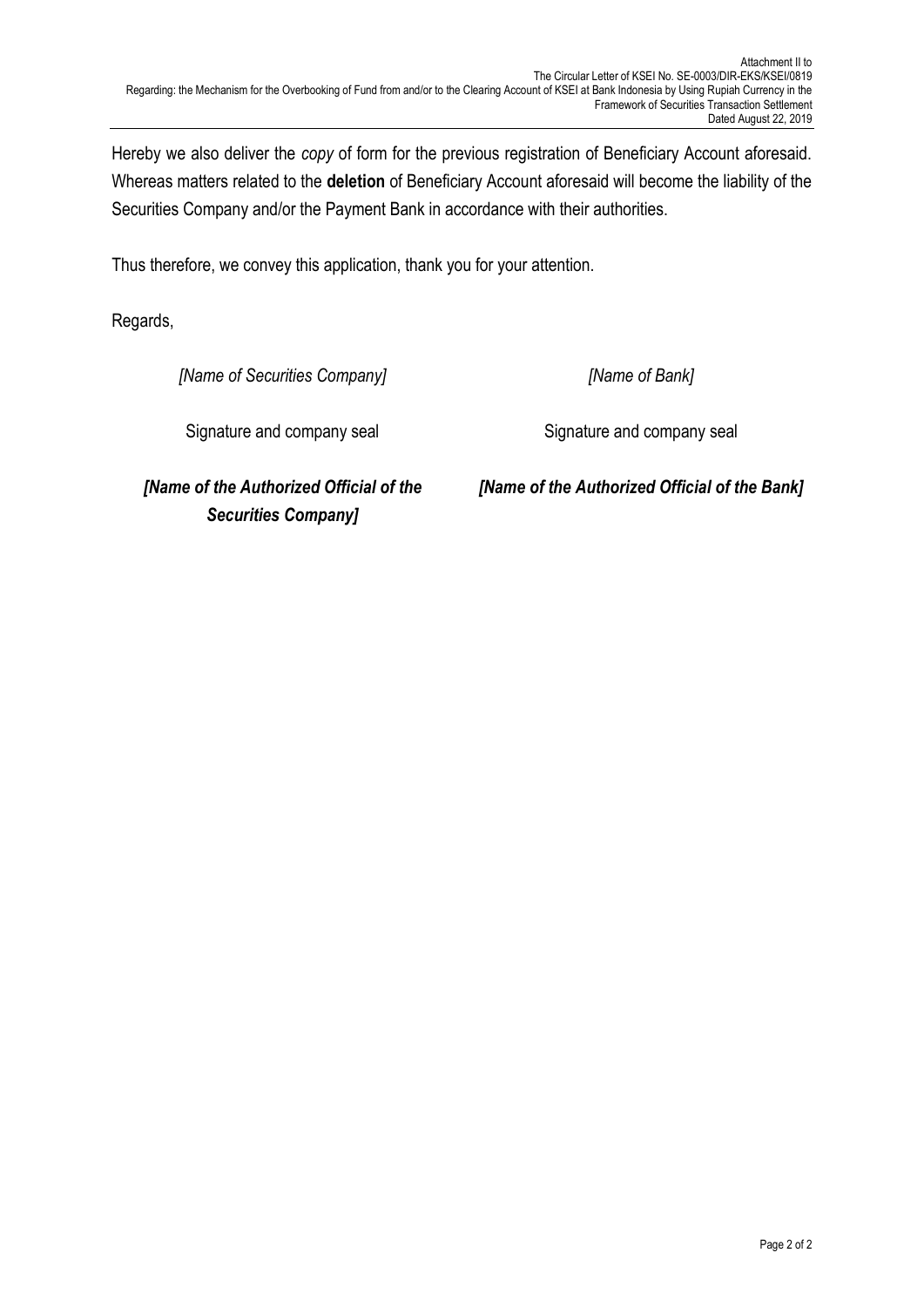## **IDR**

| No.        | $\therefore$ [No. of Letter]                         | Jakarta, (dd-mm-yyyy) |
|------------|------------------------------------------------------|-----------------------|
| Regarding: | Instruction for the Cessation of Beneficiary Account |                       |
|            | of Rupiah Currency (IDR)                             |                       |

To

# **The Head of Custodian Services Division**

PT Kustodian Sentral Efek Indonesia In place of seating

Dear Sir/Madam,

In relation to the Securities Transaction settlement process, hereby we deliver instruction to KSEI to carry out the **Cessation for the Utilization** of Beneficiary Account **for Rupiah currency (IDR)** with the following information:

| Name of Securities Company        |                                                              | [Name of Securities Company] |  |
|-----------------------------------|--------------------------------------------------------------|------------------------------|--|
| Code of Securities Company        |                                                              | [Code of Securities Company] |  |
|                                   | $\circ$                                                      | <b>Bank Central Asia</b>     |  |
|                                   | $\circ$                                                      | Bank CIMB Niaga              |  |
|                                   | $\circ$                                                      | Bank KEB Hana Indonesia      |  |
|                                   | $\circ$                                                      | <b>Bank Mandiri</b>          |  |
| Name of Bank*                     | $\circ$                                                      | Bank Negara Indonesia        |  |
|                                   | $\circ$                                                      | <b>Bank Panin</b>            |  |
|                                   | $\circ$                                                      | <b>Bank Permata</b>          |  |
|                                   | $\circ$                                                      | Bank Rakyat Indonesia        |  |
|                                   | $\circ$                                                      | <b>Bank Sinarmas</b>         |  |
| Name of Branch of Bank            |                                                              | [Branch of Bank]             |  |
| <b>BIC Code</b>                   |                                                              | [BI Code for Bank]           |  |
| Bank Account No.                  |                                                              | [Account No. at Bank]        |  |
| Name of Bank Account              | [Name of Account at Bank]                                    |                              |  |
| <b>Effective Date of Deletion</b> | [dd-mm-yyyy] (Date on which KSEI carries out the Deletion of |                              |  |
|                                   | <b>Beneficiary Account]</b>                                  |                              |  |

\*) Pick one